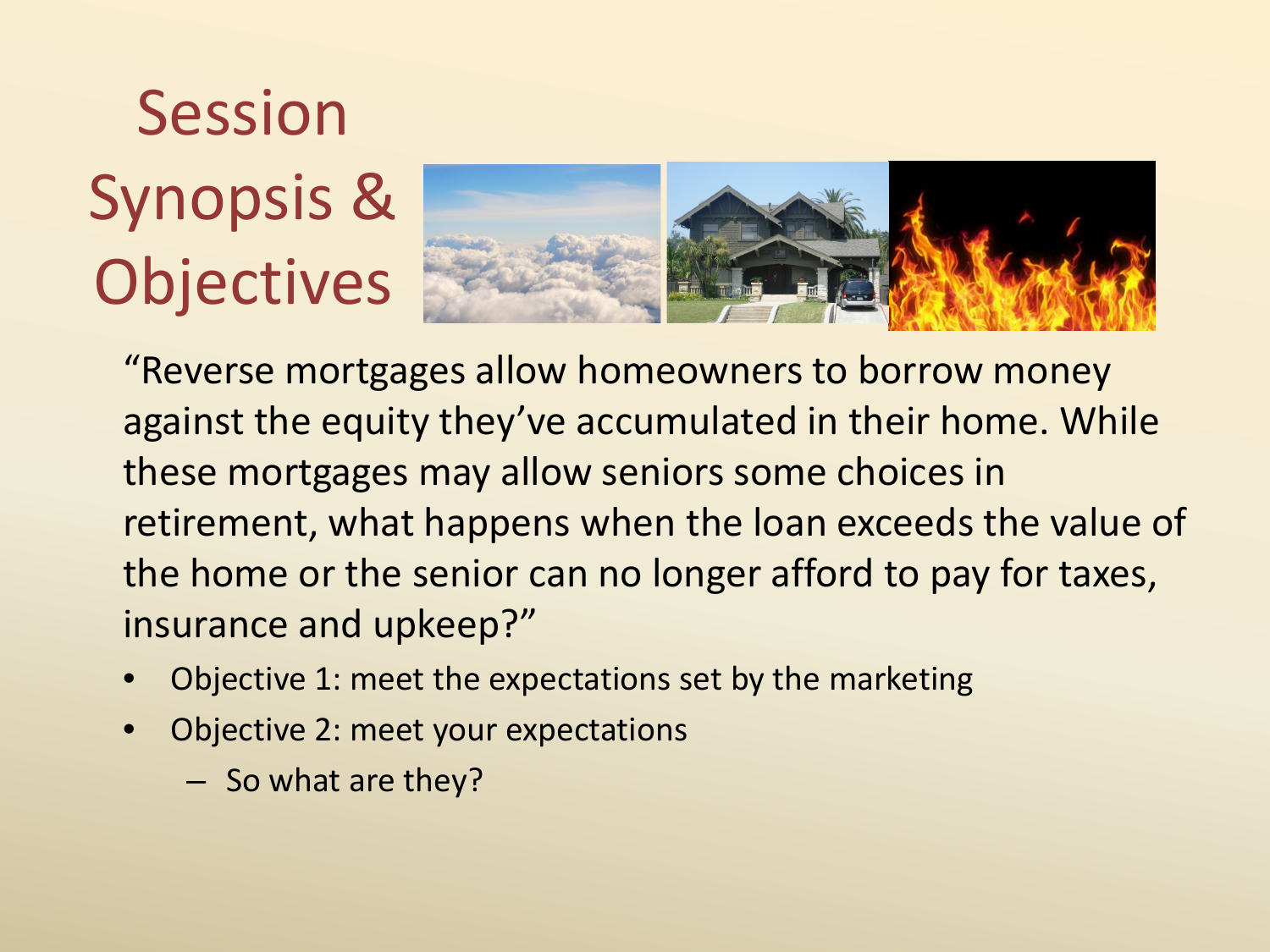### 1,039,229 HECMs Endorsed by FHA through 2017

|          | $1$ canca in 2007 c at 111,000                      |
|----------|-----------------------------------------------------|
|          | Averaged 54,800 in last five years                  |
| 140000   |                                                     |
| 120000   |                                                     |
| 100000   |                                                     |
| 80000    | Series1                                             |
| 60000    | Series2                                             |
| 40000    |                                                     |
| 20000    |                                                     |
| $\Omega$ |                                                     |
|          | 13<br>15<br>1<br>3<br>5<br>9<br>11<br>17<br>19<br>7 |

• Peaked in 2007-9 at 111,500

| Year | <b>HECMs</b> |
|------|--------------|
| 1998 | 7,896        |
| 1999 | 7,982        |
| 2000 | 6,640        |
| 2001 | 7,781        |
| 2002 | 13,049       |
| 2003 | 18,097       |
| 2004 | 37,829       |
| 2005 | 43,131       |
| 2006 | 76,351       |
| 2007 | 107,558      |
| 2008 | 112,154      |
| 2009 | 114,692      |
| 2010 | 79,106       |
| 2011 | 73,131       |
| 2012 | 54,822       |
| 2013 | 60,091       |
| 2014 | 51,642       |
| 2015 | 58,043       |
| 2016 | 48,902       |
| 2017 | 55,332       |

Majority of loans were through Wells Fargo and Bank of America Both have backed out of the market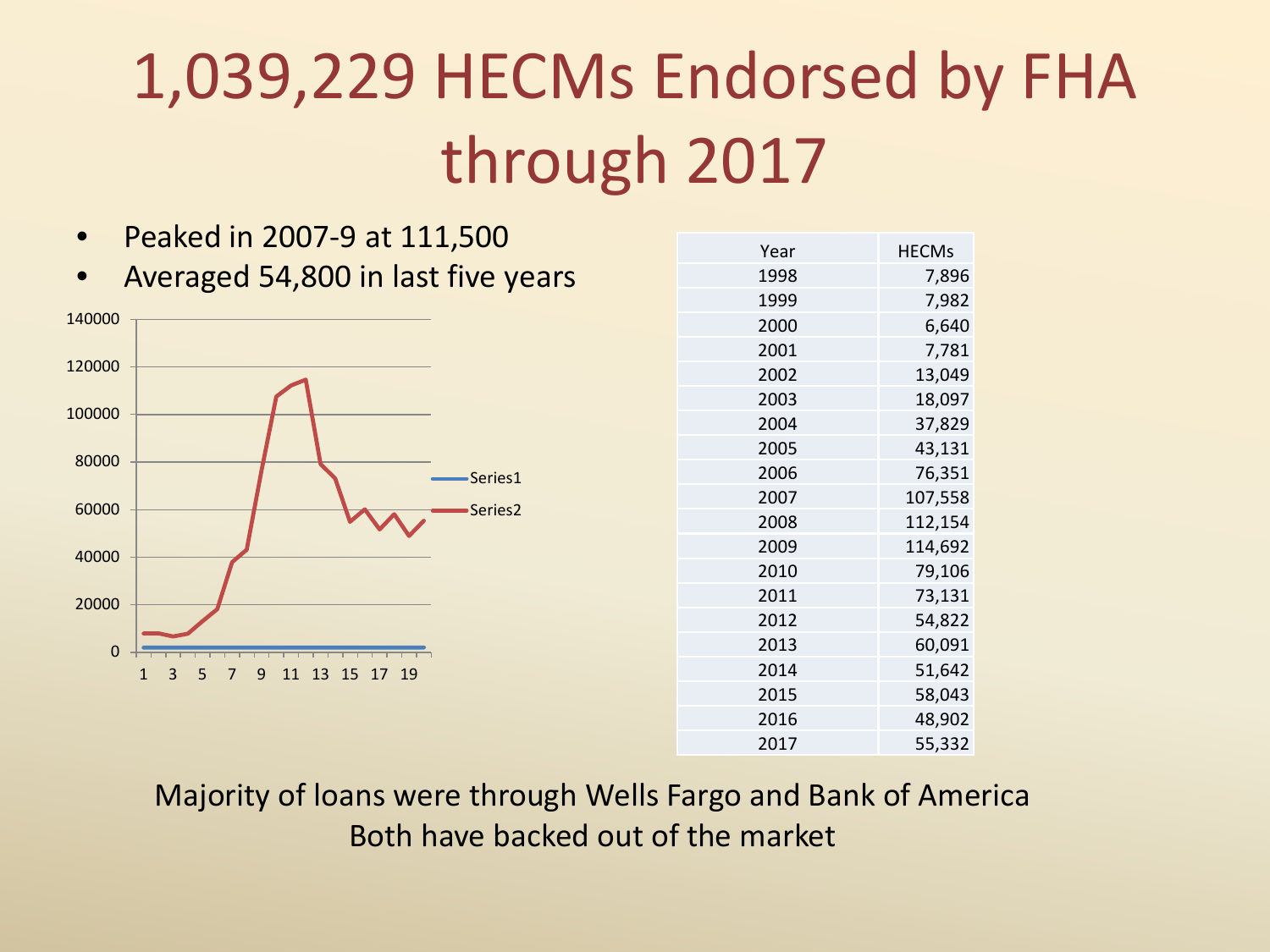### The Basic HECM Mortgage

- Nearly all HECMs are FHA-insured products
	- Literature references a few private lenders, NPs and some states as having non-FHA products (per the NRMLA)
- Features
	- Homeowner maintains title to the property
		- However, a mortgage (lien) is placed against the property
	- Homeowner is responsible for
		- Paying property taxes
		- Maintaining property insurance
		- Maintaining the property



- A borrower must reside in the property as the principle residence
- Loan becomes due when last surviving borrower has not resided in the home for twelve consecutive months (see future slide)
- No maturity date (cannot become due during borrower's life) (see future slide)
- Non-recourse:
	- total amount repaid can never exceed the appraised value as long as home is sold by the borrower or their heirs to pay back the loaned amount
	- Heirs receive any funds in excess of amount needed to repay the loan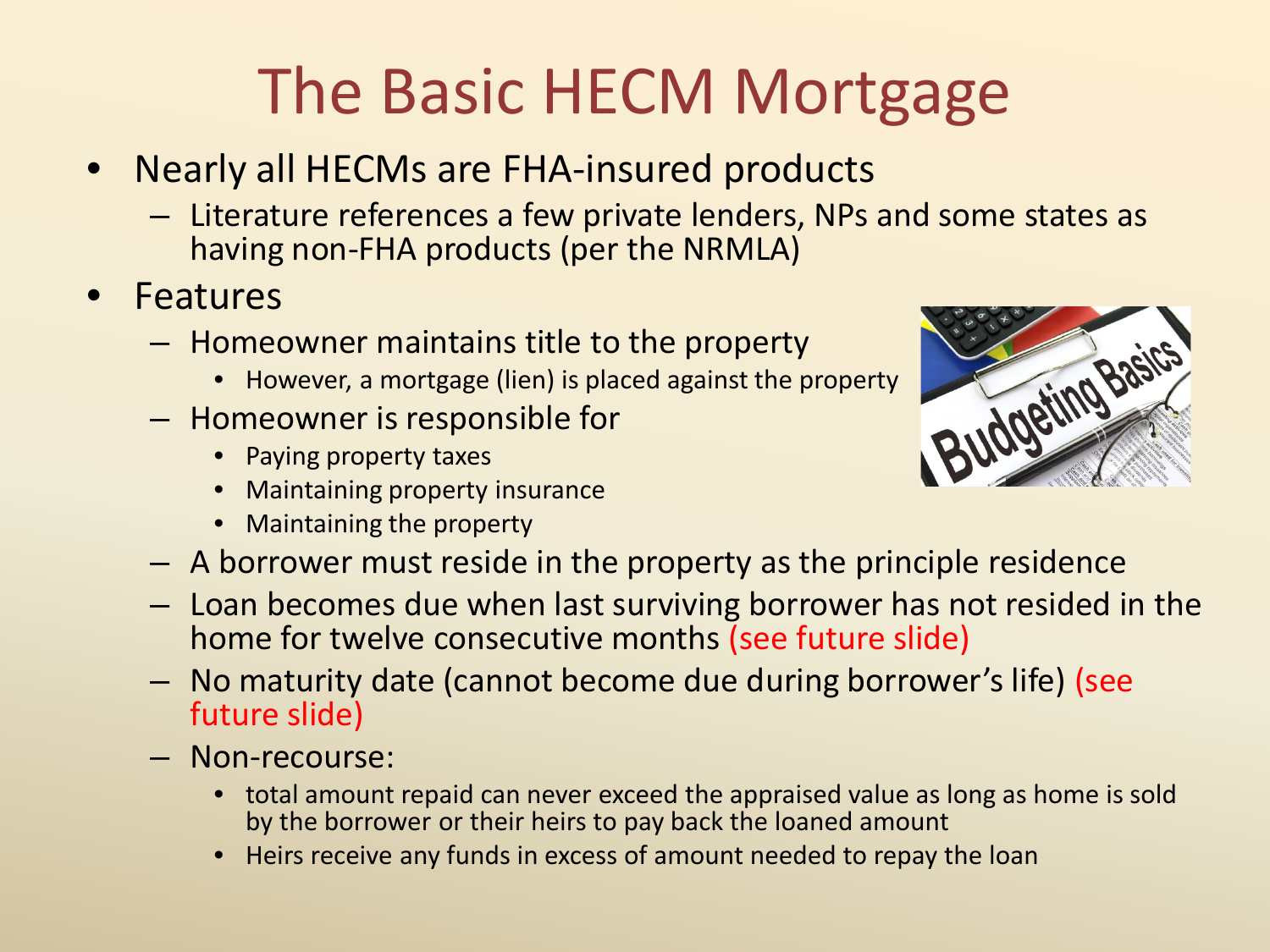### What You Get and How

- Monthly payout: Complex calculation based on
	- Appraised value of home
	- Existing equity
	- Life expectancy of youngest borrower
	- Existing mortgages (must be willing to subordinate)
	- Upfront costs
	- Interest (variable rate)





- The more equity and the older the borrower, the higher the amount available to the client
- Line of Credit (can combine with monthly payout)
	- You only pay interest on the money you use. Amount of money available grows over time.
- Single disbursement (fixed interest possible)
	- A portion (or all) of your equity. Pay interest on all of it.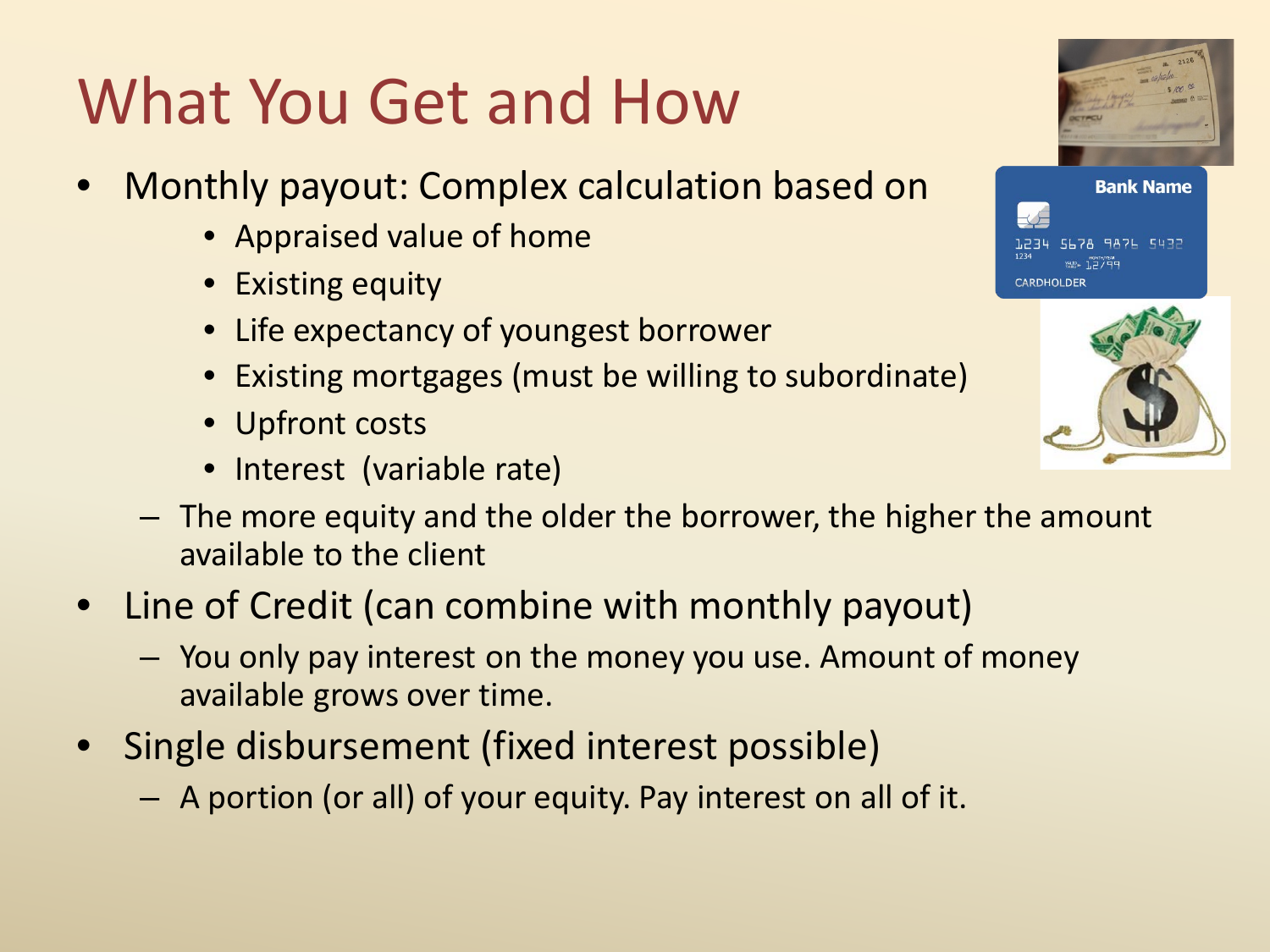### Types of Reverse Mortgages from AAG

- Standard HECM
- HECM for Purchase
	- Generally for downsizing
	- Combines purchase and LOC or Payout
	- One set of closing costs
- Reverse Mortgage Refinance
	- Adding spouse who didn't qualify earlier
	- Lower rate or refigure payout on appreciated value
- Single-Purpose Reverse Mortgages
	- Non-FHA mortgage for repairs or taxes
	- Through state or NP
- Proprietary Reverse Mortgage
	- Jumbo reverse mortgages exceeds \$679,650
	- Private lender not backed by FHA

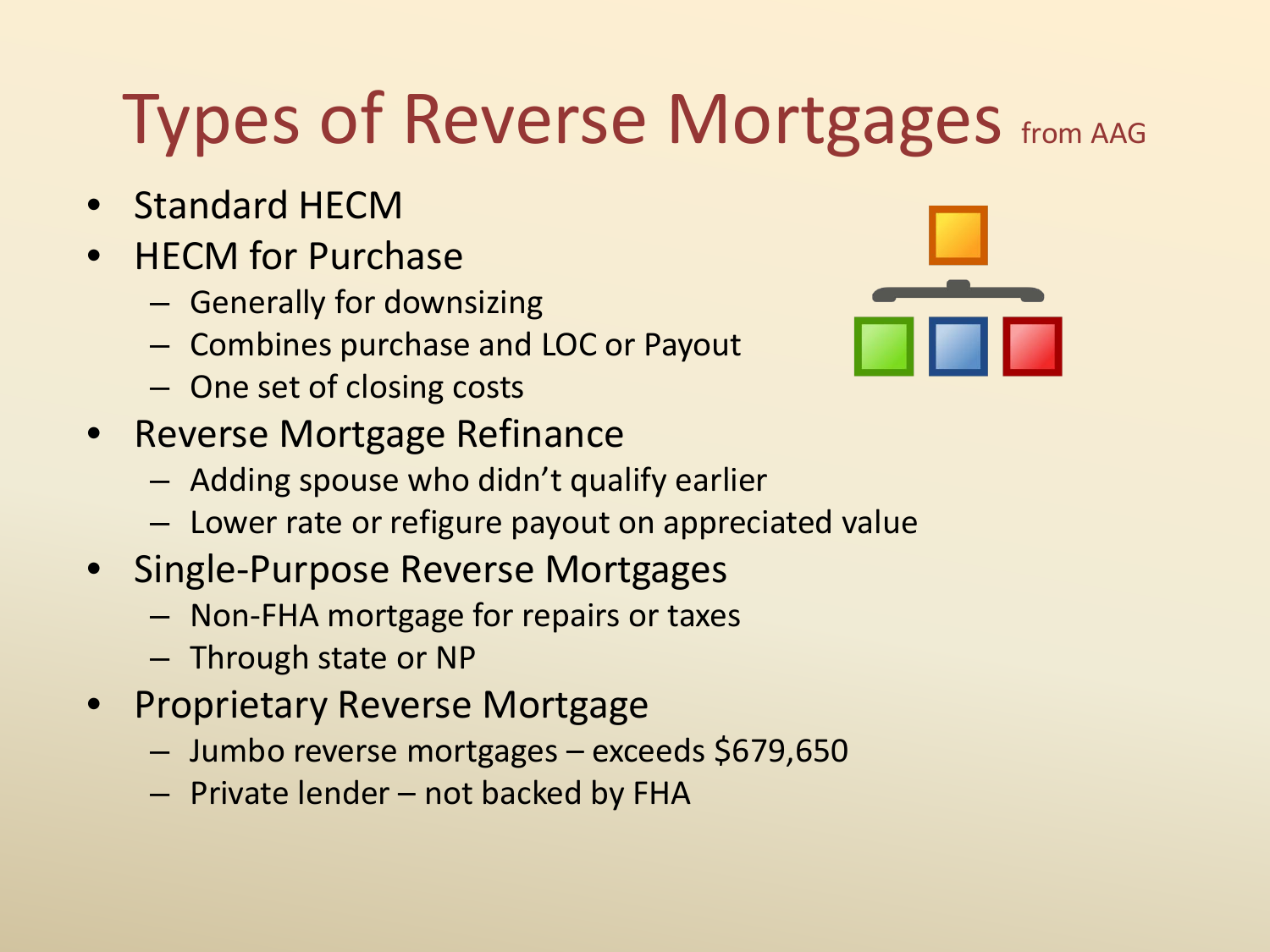

### Set-Asides

- Recurring costs may be "set-aside" so that proceeds are available to pay them
- Borrower can request set-asides for taxes, insurance and even maintenance
- Set-aside may be required based on financial history (since 2015)
- Set-asides reduce the amount of equity available to borrow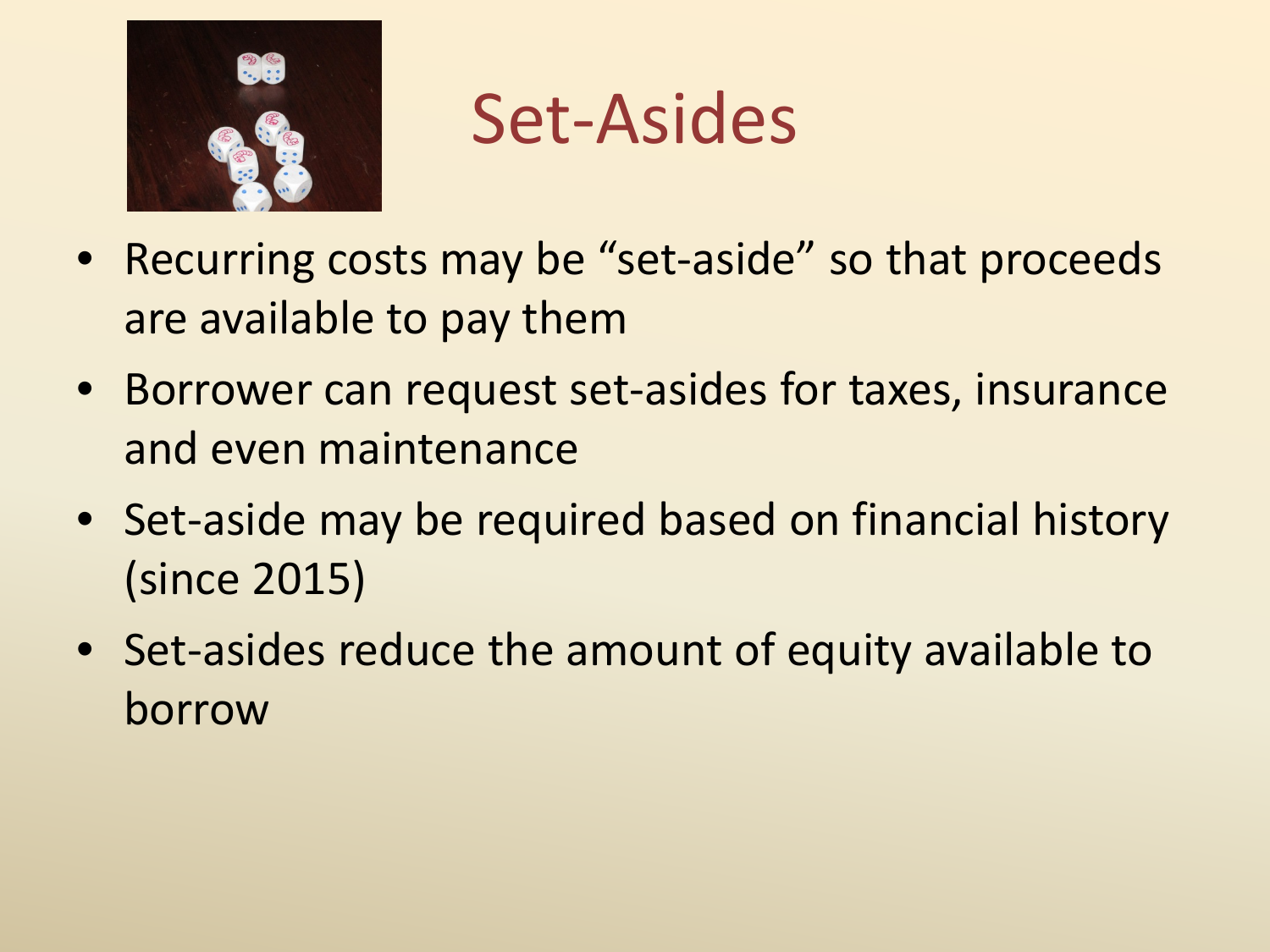

### 10% Default Rate Triggers New Rules

- Lump sum in the first year of the loan restricted to no more than 60 percent of the initial principal limit (2013)
- Lenders now required to underwrite HECMs based on applicant's financial and credit risk profile (2015)
- Applicants who fail to meet the new criteria can
	- be denied a loan; or
	- be required to set aside a portion of their available principal in an escrow account – known as a Life Expectancy Set Aside – managed by the lender to cover future property tax and insurance payments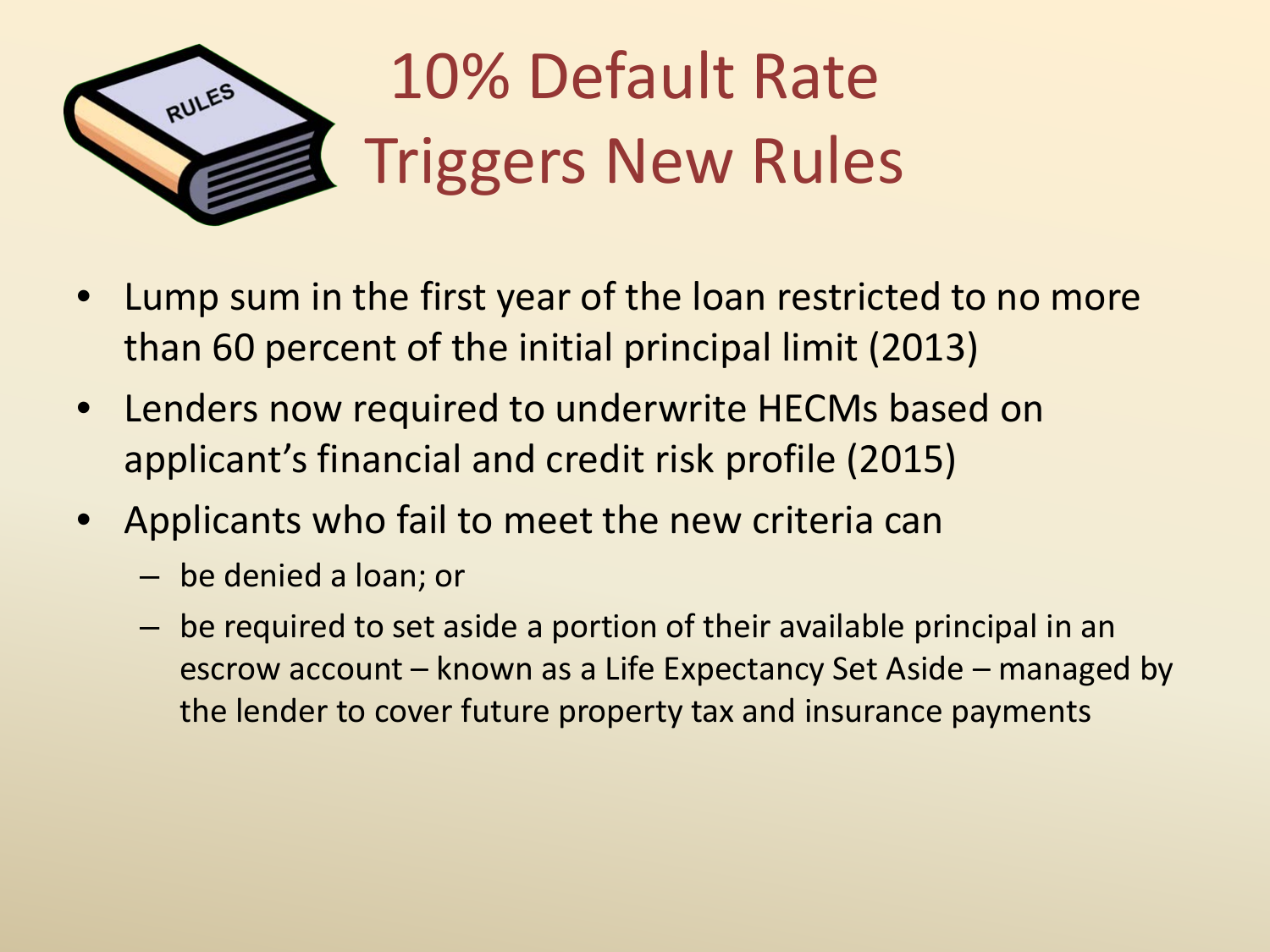### HECM Counseling Required

- Counseling is required by FHA because they insure the loan
	- Counselor must be on the HECM roster (on HUD website)
	- Must be with a HUD-approved housing counseling agency
- HECM counselor must review clearly specified things
	- Detailed in HUD Housing Counseling Program Handbook
	- As summarized on NARML they include
		- Options available to the homeowner
		- Other available home equity conversion options
		- The financial implications of the reverse mortgage
		- Tax consequences, impact on estate, eligibility issues
			- HUD notes that HECM counselors should make referrals to CFPs and CPAs
- Counselor/educators not on the roster asked about HECM
	- You may discuss the things the lender is allowed to discuss
	- Refer them to the counselor roster no steering allowed!
	- They need a Certificate of HECM Counseling (HUD Form 92902)

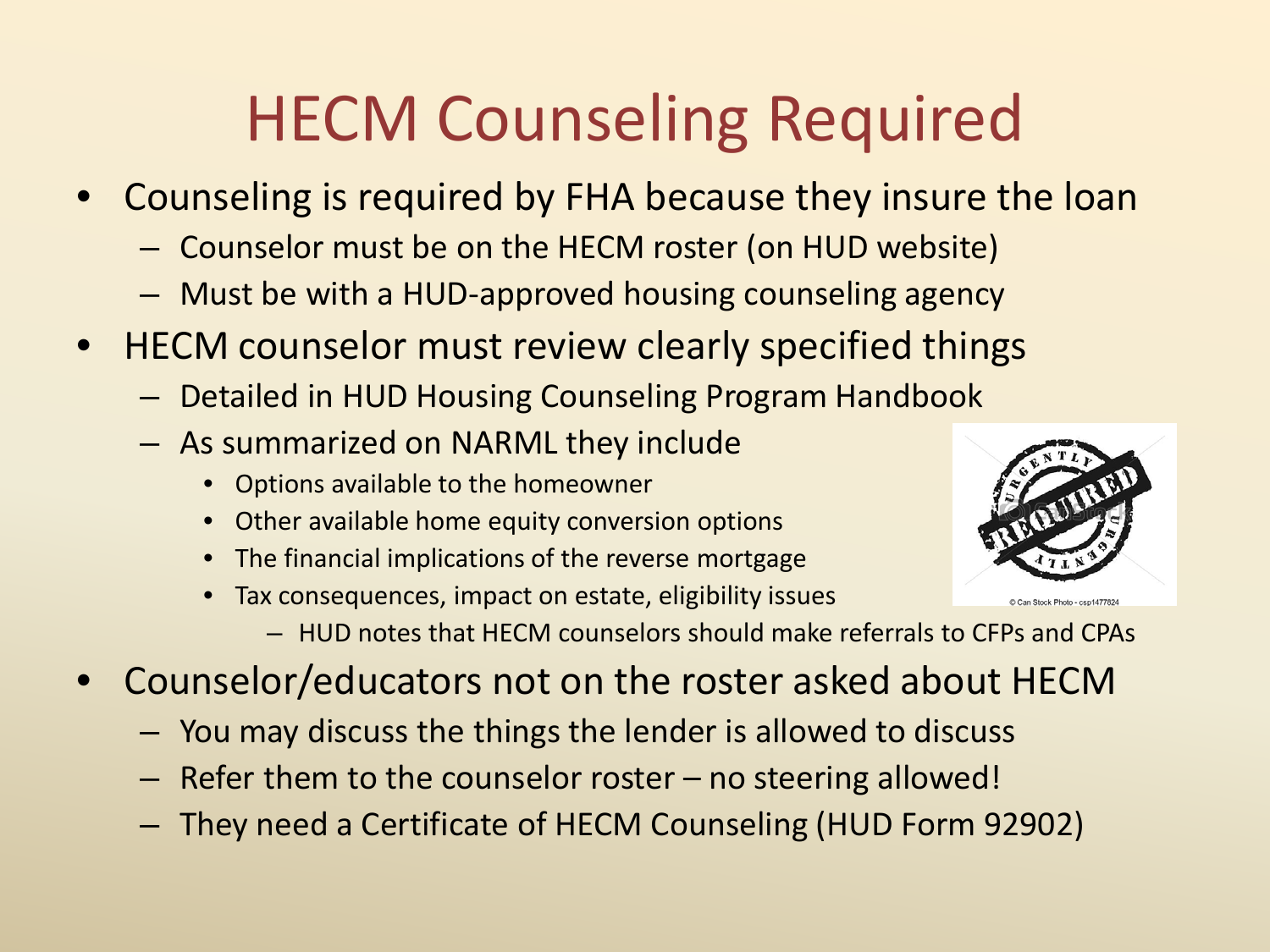### Who Gets on the HECM Roster?

**[https://entp.hud.gov/idapp/html/hecm\\_agency\\_search.cfm](https://entp.hud.gov/idapp/html/hecm_agency_search.cfm)**

- Pass the HUD National HECM Counseling Exam
- Successfully complete at least one training course related to HECM within the past two years
- Not be on:
	- Excluded Parties List System (EPLS)
	- Limited Denial of Participation List (LDP)
	- Credit Alert Interactive Voice Response System (CAIVRS)
- Be employed by a HUD-approved counseling agency
- Four agencies listed in Oklahoma
	- Consumer Credit Counseling Service of Central Oklahoma
	- Little Dixie Community Action Agency, Hugo
	- QuickCert, Tulsa
	- Transformance, Ardmore

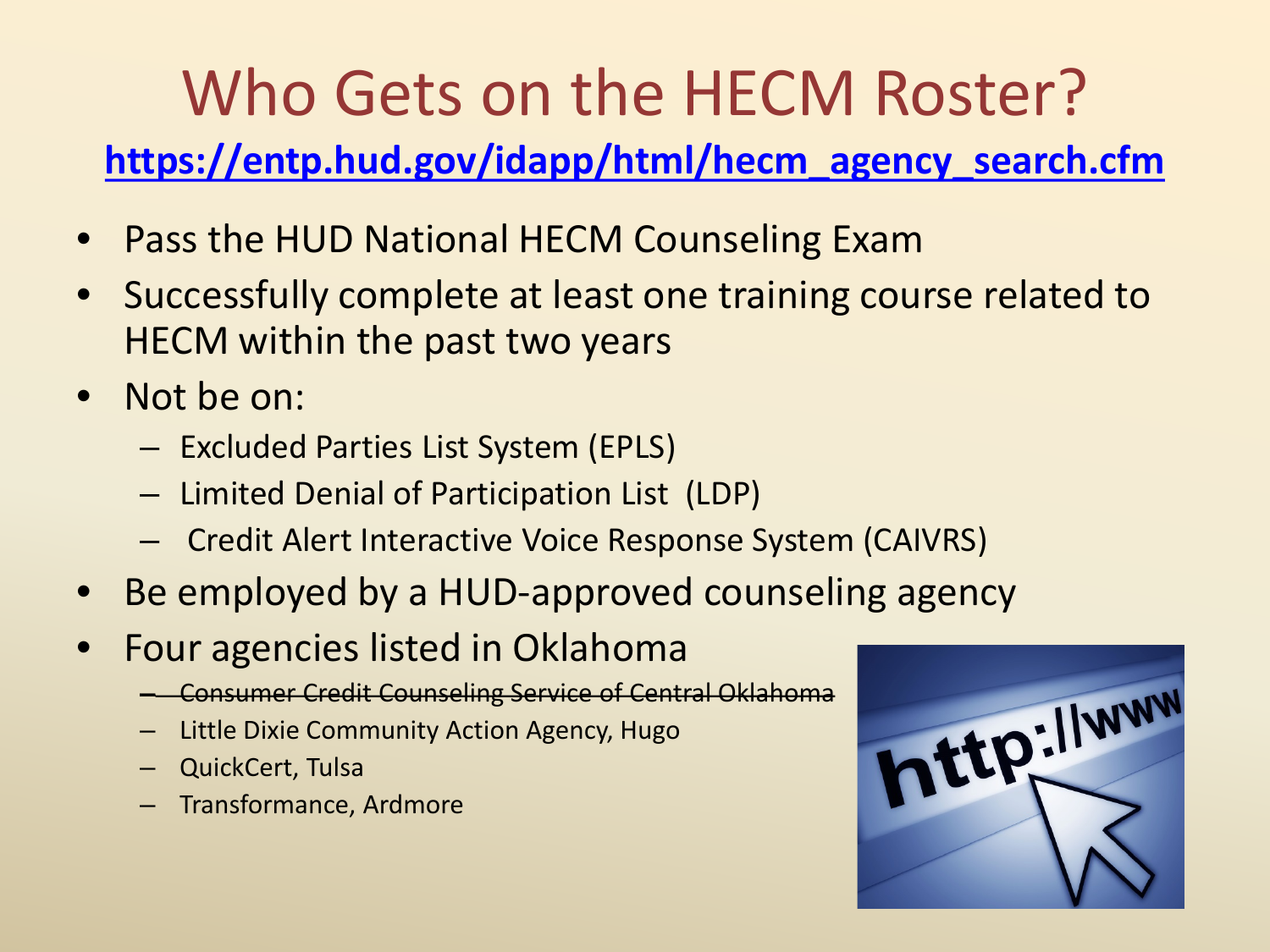### What a Lender Can Discuss



- Allowable activities prior to counseling
	- Explaining HECM program
	- Discussing eligibility
	- Providing info on costs
	- Describing potential financial implications
	- Providing copies of the loan documentation
- Activities Prohibited prior to Counseling
	- Processing loan application
	- Ordering an appraisal
	- Initiating title search
	- Originating loan
	- Assigning FHA case number
	- No fees can be charged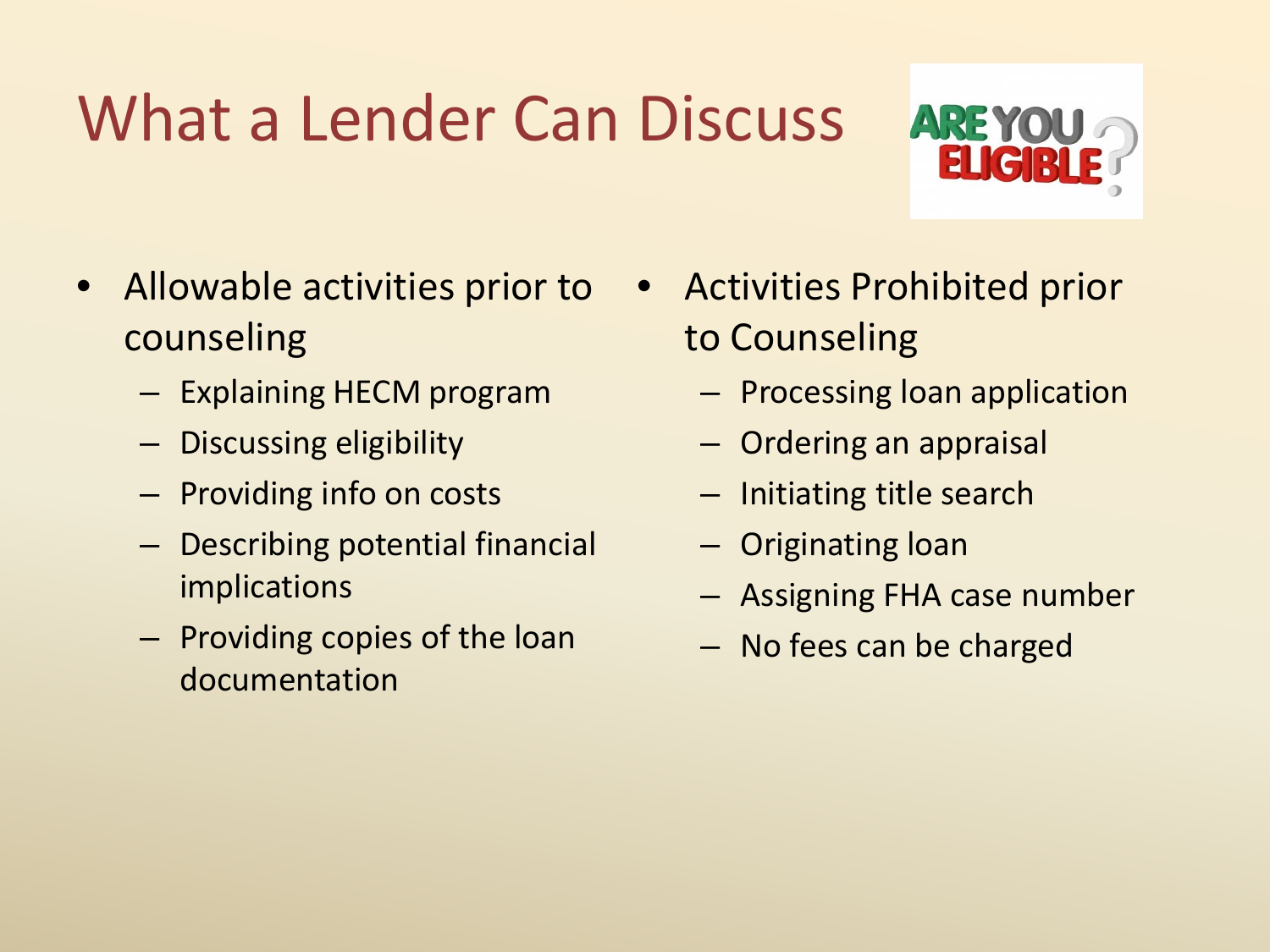# The **NRMLA** Recommends Asking

- How do you intend to use your reverse mortgage loan proceeds?
- Do you fully understand your obligations as a borrower under a reverse mortgage?
- If you are married, will your spouse be a co-borrower on your loan?
- How will your reverse mortgage loan be repaid?
- Do you receive assistance under any government programs that are based on your current income?
- How long do you, and your spouse, plan to remain in the home?
- Have you considered other strategies to supplement your retirement income?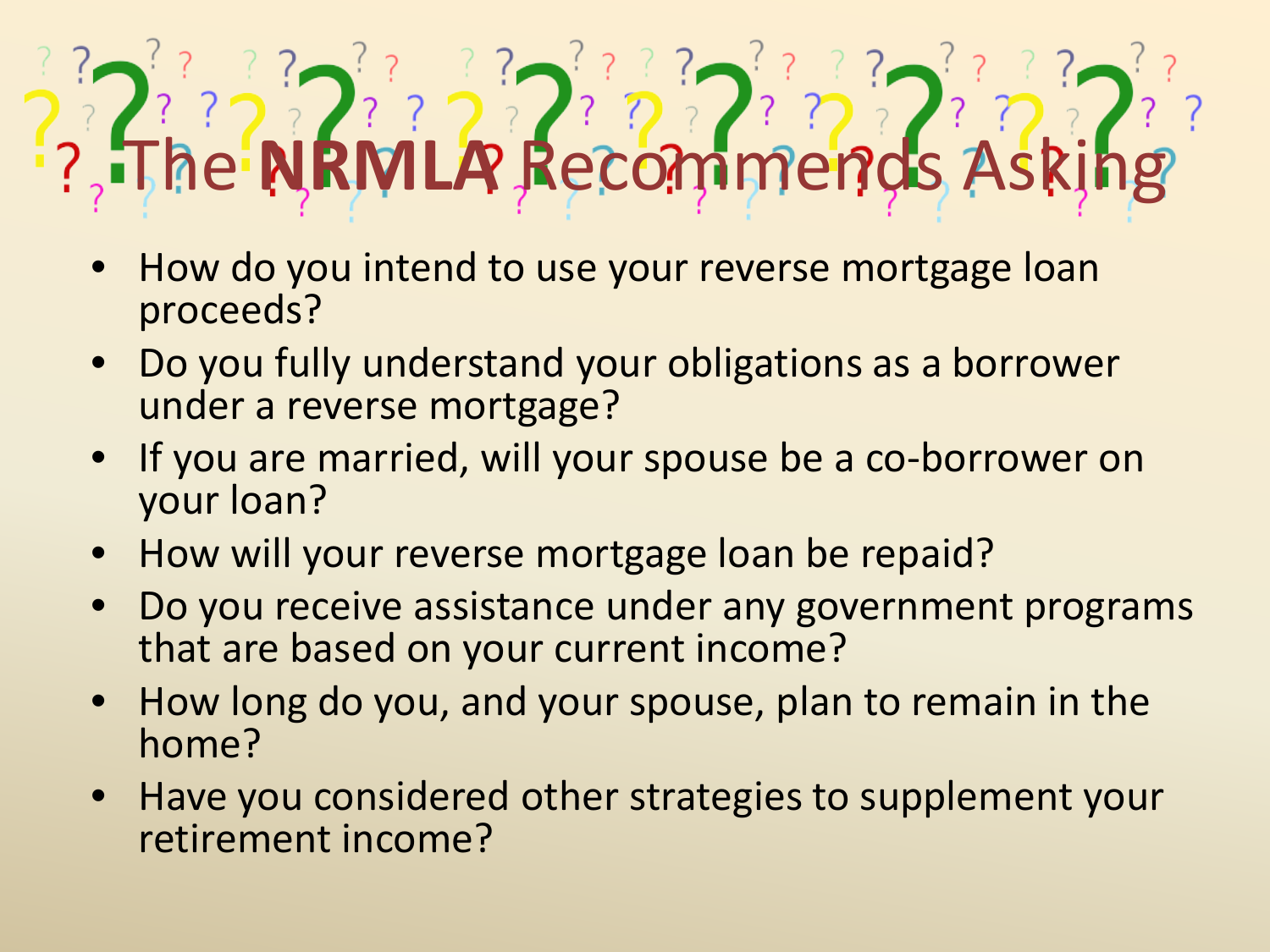

## Other Considerations

- Have you analyzed your cash flow needs (on paper)?
- Will your HECM accomplish long-run goals or is it only addressing currently existing needs?
- Do you have other resources if something else requires funding (roof, foundation repair, termite damage, flood, etc.)?
- How will you meet taxes, insurance, and maintenance costs?
- Would selling and down-sizing reduce taxes, insurance, etc.?
- How will you meet future costs for health care, home health assistants, deductibles, or other health-related expenses?
- Is this your home or your asset?
- Will you house accommodate aging-in-place?
- Do you want your heirs to have the property? Do they?
- Do you and your heirs understand what happens at maturity?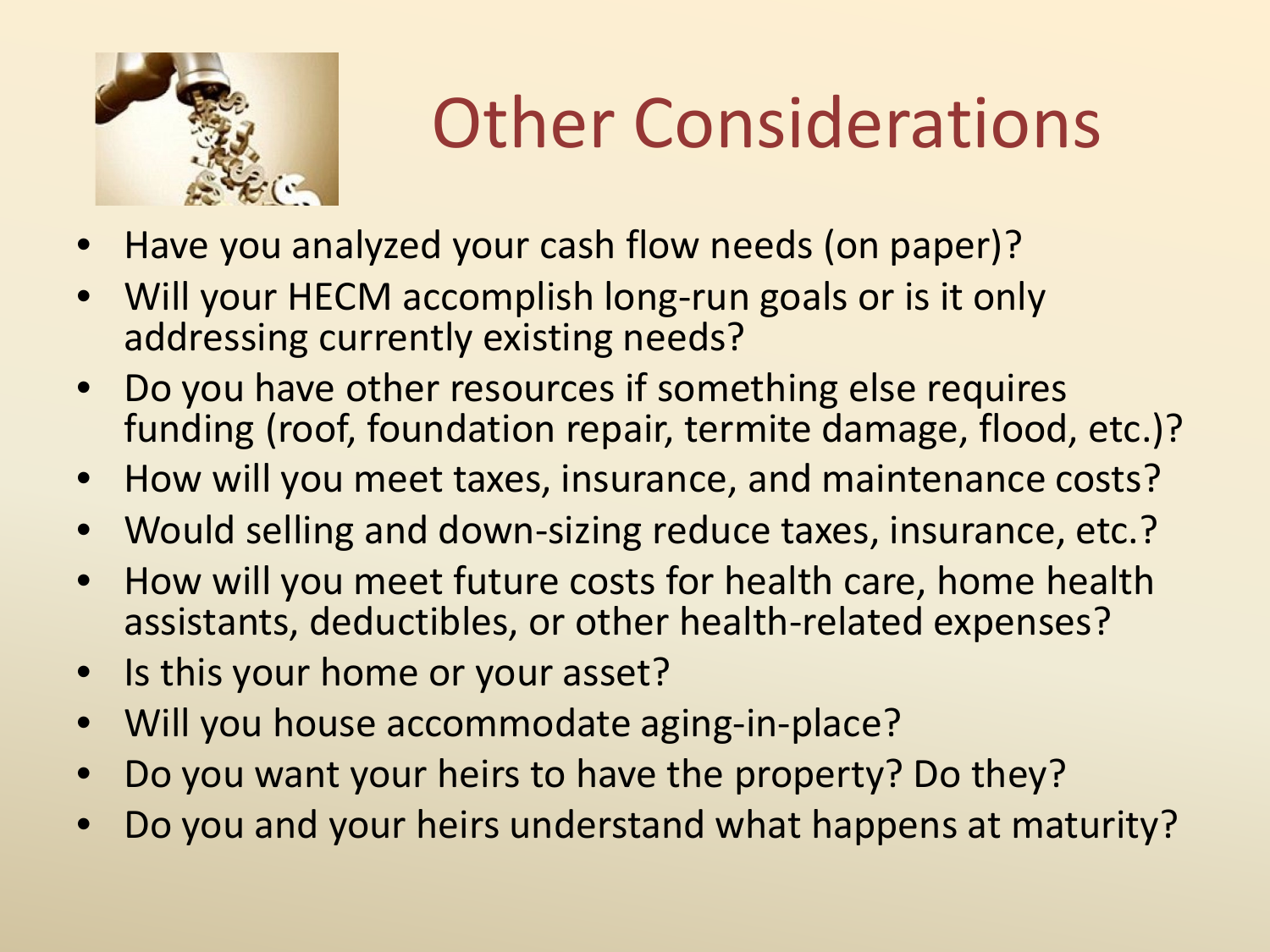

# Maturity Events

- You can pay off your HECM in full at any time.
- Alternatively, the debt becomes due when one of the following events happens:
	- Death of last remaining co-borrower, or eligible non-borrowing spouse (62 and on the title with borrower when the loan originated)
	- Last remaining co-borrower resides outside the principal residence for over 12 months
	- Home is sold
	- Title to the home is conveyed to someone else
	- Property taxes, insurance premiums, condo fees or other "mandatory obligations" are not paid
	- Home is not maintained and falls into disrepair
- Payment is due immediately.
	- You have 6 months to pay (usually by selling house)
		- Proceeds in excess of the debt will go to heirs
		- HUD may approve a 90-day extension if actively marketed house has not sold
		- Interest, MIP, interest and other fees continue to accrue until loan is settled
	- Heirs can purchase property for 95% of *current* appraised value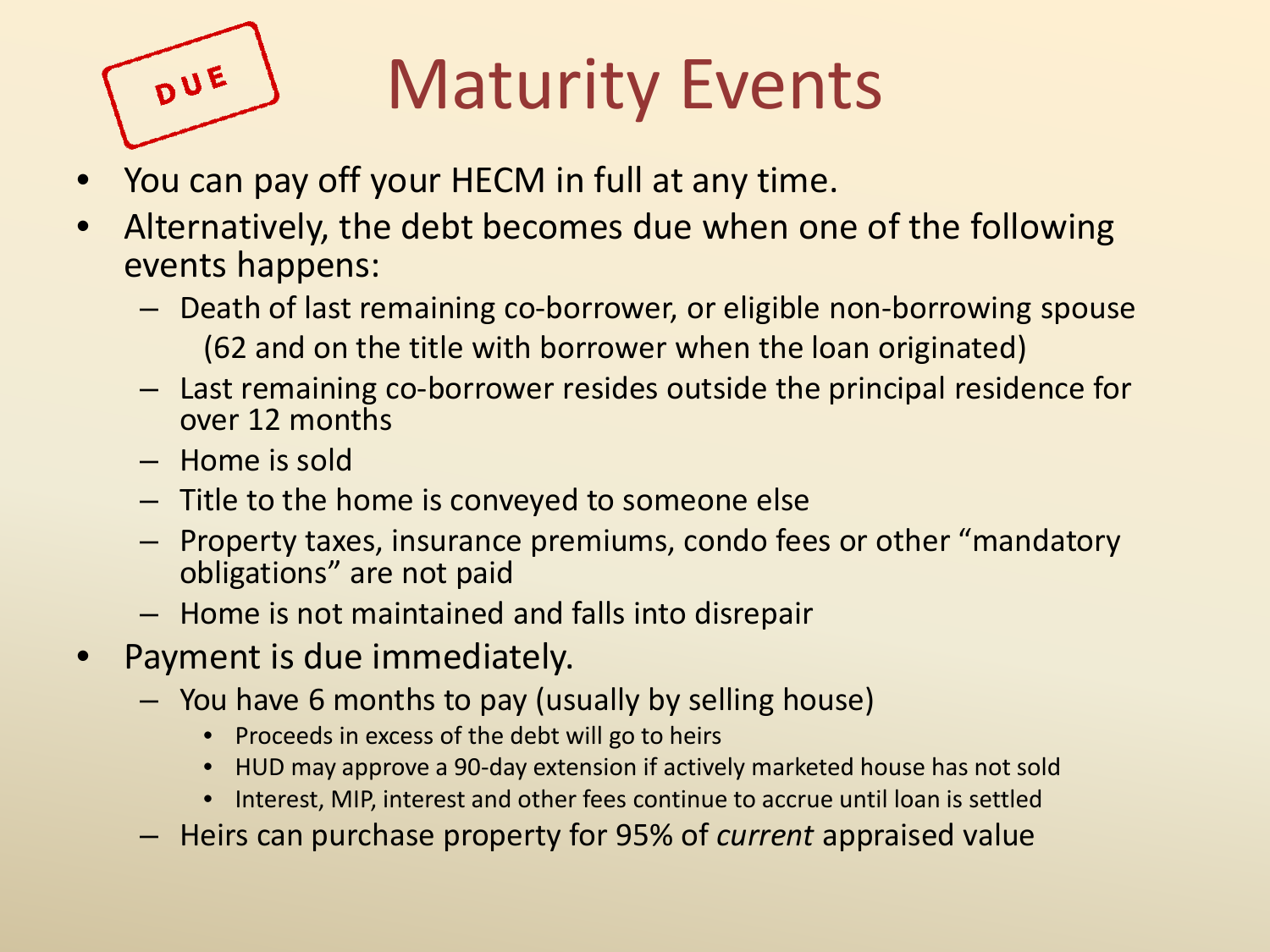At Maturity: Thinking through the Consequences of HECM loans

- You or your heirs must contact the servicer
	- Delaying contact will not buy time
	- Deadlines are determined by the date of the event
- Consider your intent prior to calling:
	- Option 1: Retain the property
		- Advise servicer how you intend to pay back the loan
		- Get pay-off information
	- Option 2: Do not retain the property
		- See next slide

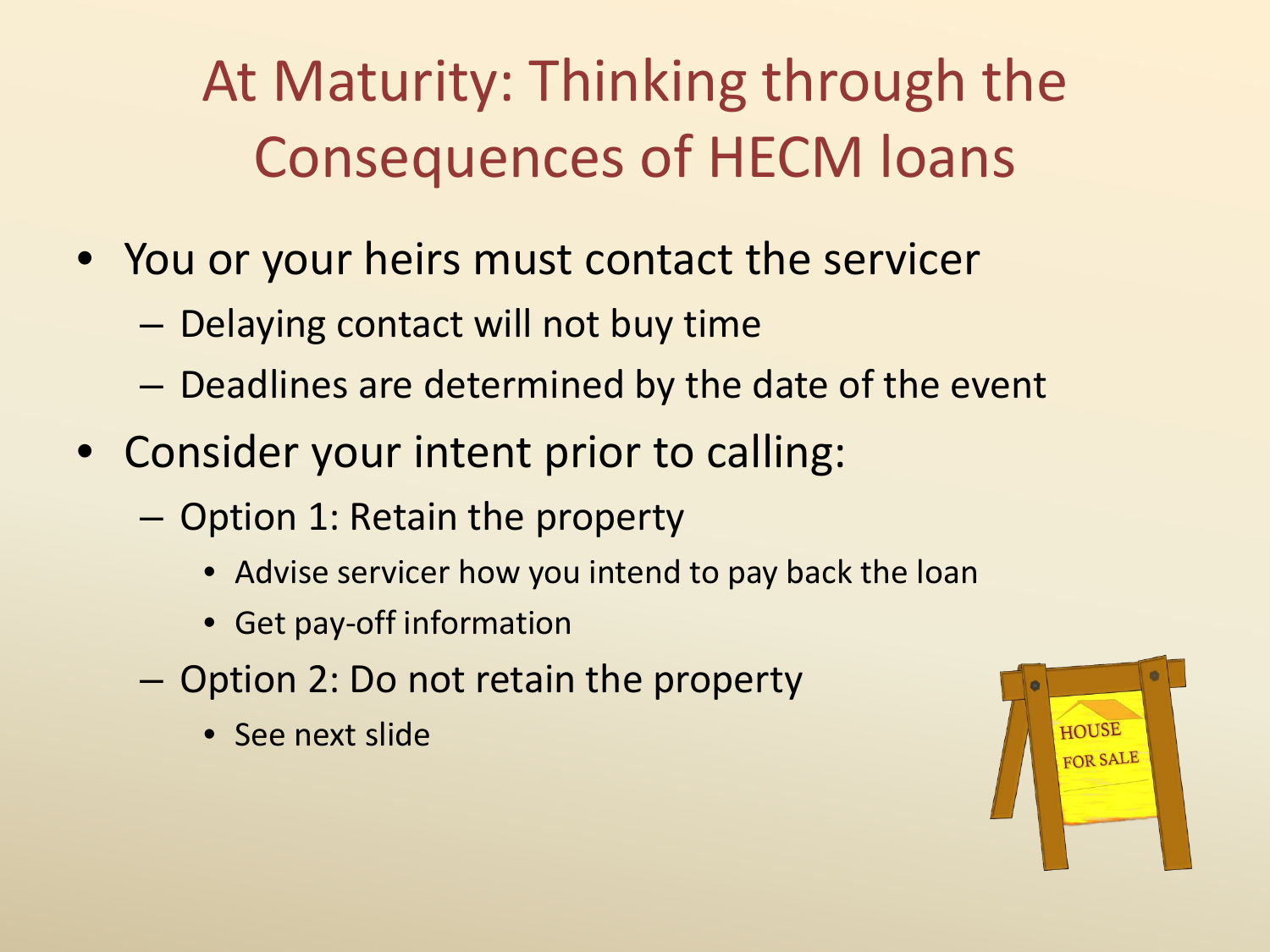# **SHORT**

# If Property is Not Retained

- Option 1: Executor or heirs list property for short sale
	- Requires approval of servicer in advance
	- Foreclosure commences 6 mos./180 days after maturity
	- Can request 90-day extension if working with servicer
		- Must be approved by HUD
		- Must demonstrate honest attempt to market property (not FSBO)
	- Servicer may accept the lesser of the total debt or 95% of the current market value as a full payoff
	- Heirs receive any proceeds in excess of total debt
- Option 2: Deed in lieu
	- Extinguishes debt and further obligations
	- Must provide marketable title, no liens or encumbrances
	- Must be in "broom-swept" condition, remove all personal property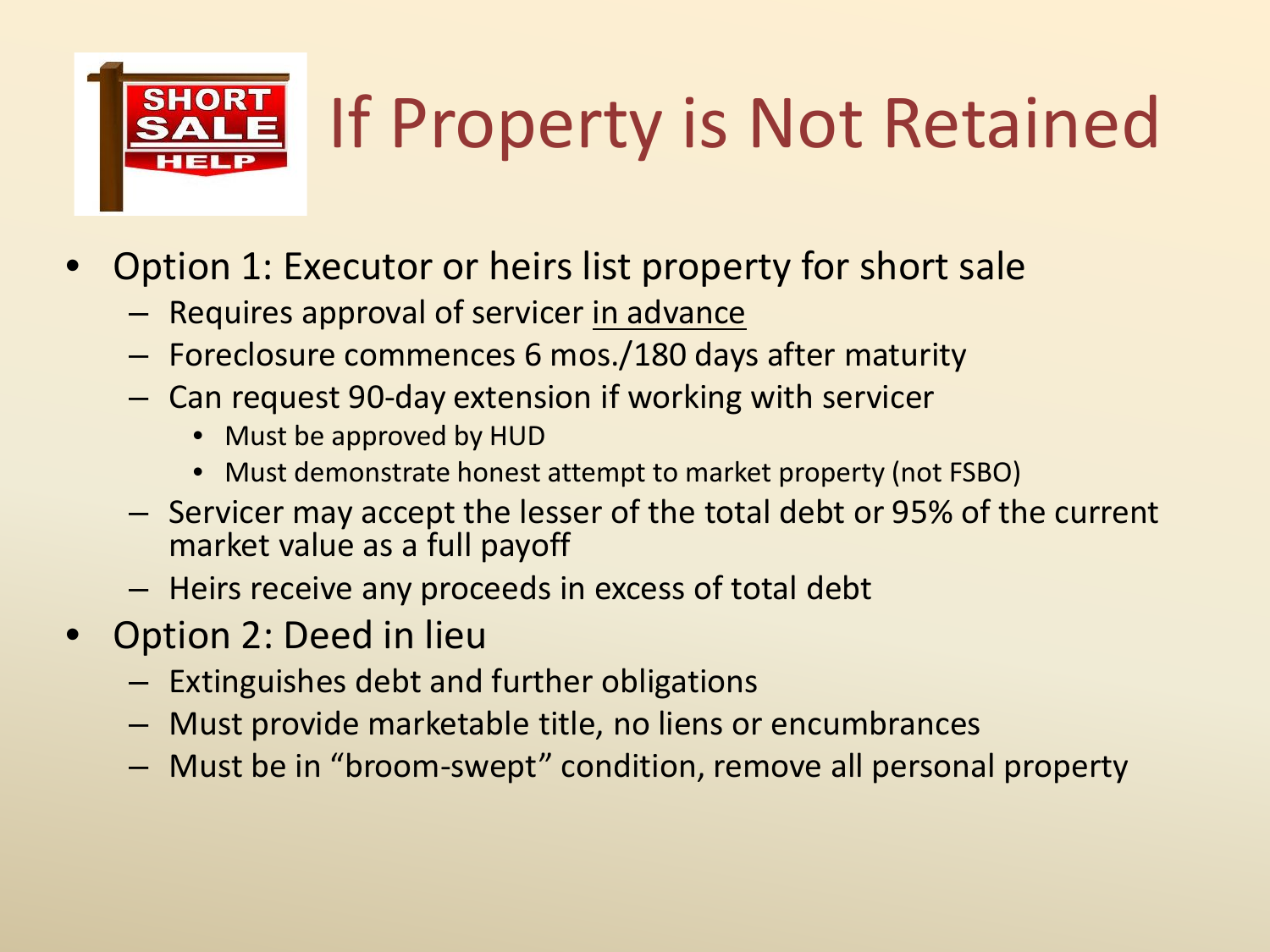

# Advantages of HECM NCOA

- Continue to own your home; cannot be forced to leave
- No monthly payments  $-$  improves cash flow
- Can pay off existing mortgage which improves cash flow
- Provides funds for paying taxes, insurance, and repairs
- No time limit on how long you keep the loan
- Credit requirements less strict than on conventional loans
- Interest rates are not based on credit scores
- Never have to repay more than the value of the home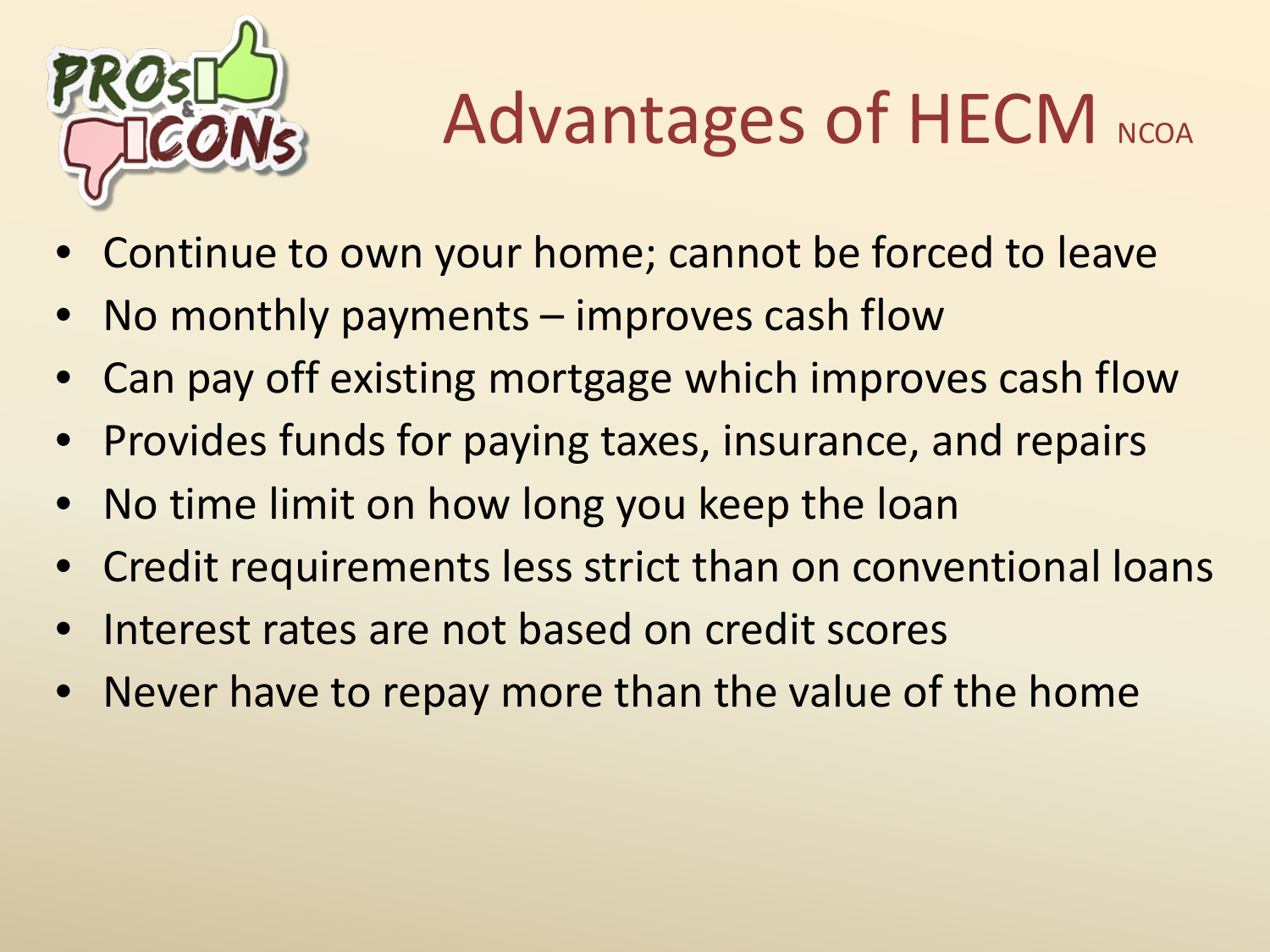

# Disadvantages of HECM NCOA

- HECM is a loan and must be paid back when borrower no longer lives in the home
- The amount you owe grows over time
- HECM reduces, and eventually eliminates, equity in home
	- Affects what you leave heirs
	- Affects ability to borrow for future needs
- Closing costs and interest paid reduce your equity compared to outright sale of property
- You must pay off existing mortgage
	- Reduces the amount you can obtain from HECM
	- May even disqualify you from HECM
- You must be at least 62 years old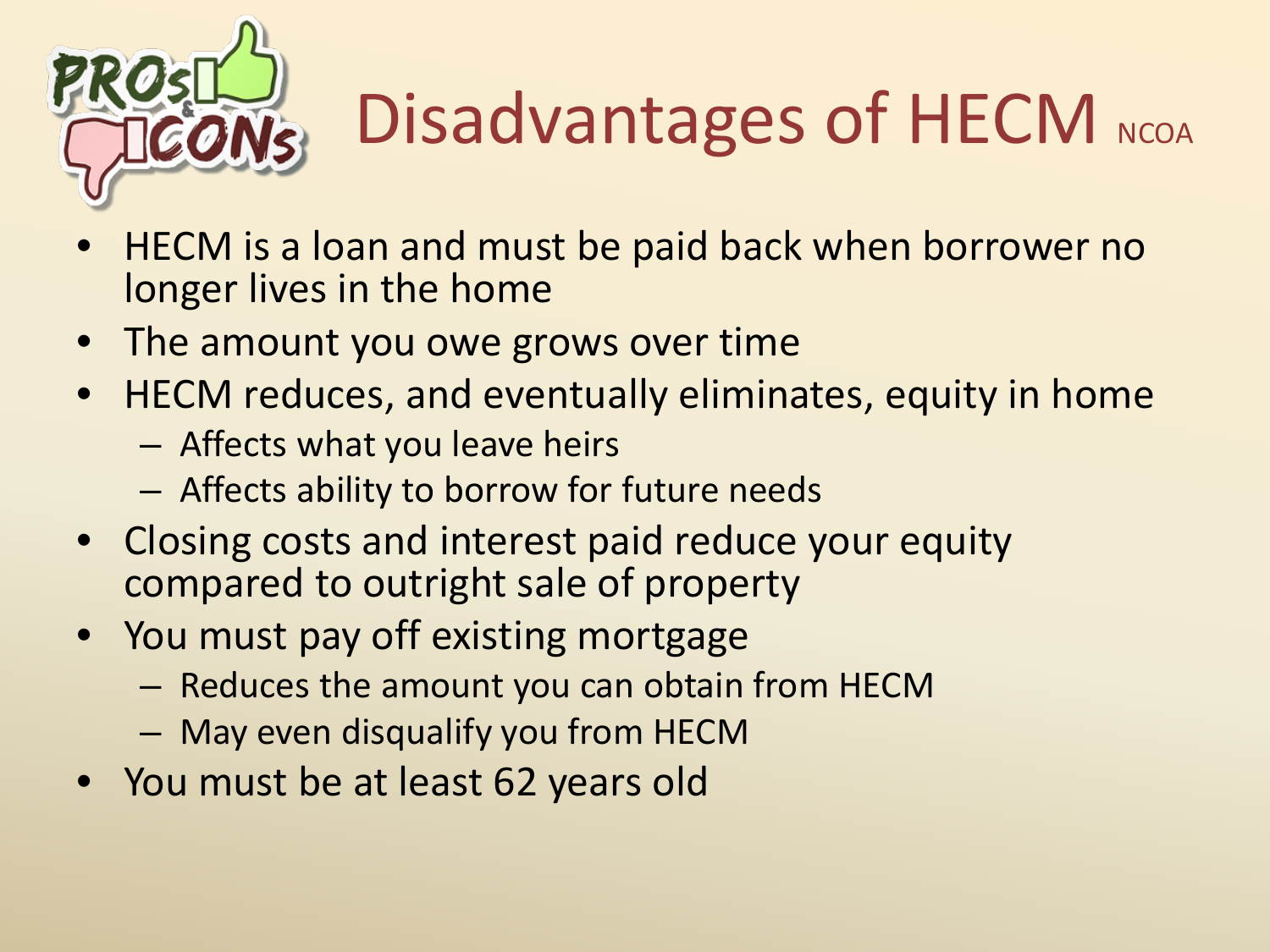

## Questions & Answers

Q: What happens when the loan exceeds the value of the home?

A: HECM is a non-recourse loan.

– Never have to pay back more than the *current* appraised value of the home

Q: What happens if the senior can no longer afford to pay for taxes, insurance and upkeep?

A: The loan becomes due and payable.

- You have the same process as at maturity
- Sell it or provide a Deed in Lieu

Q: See flip chart